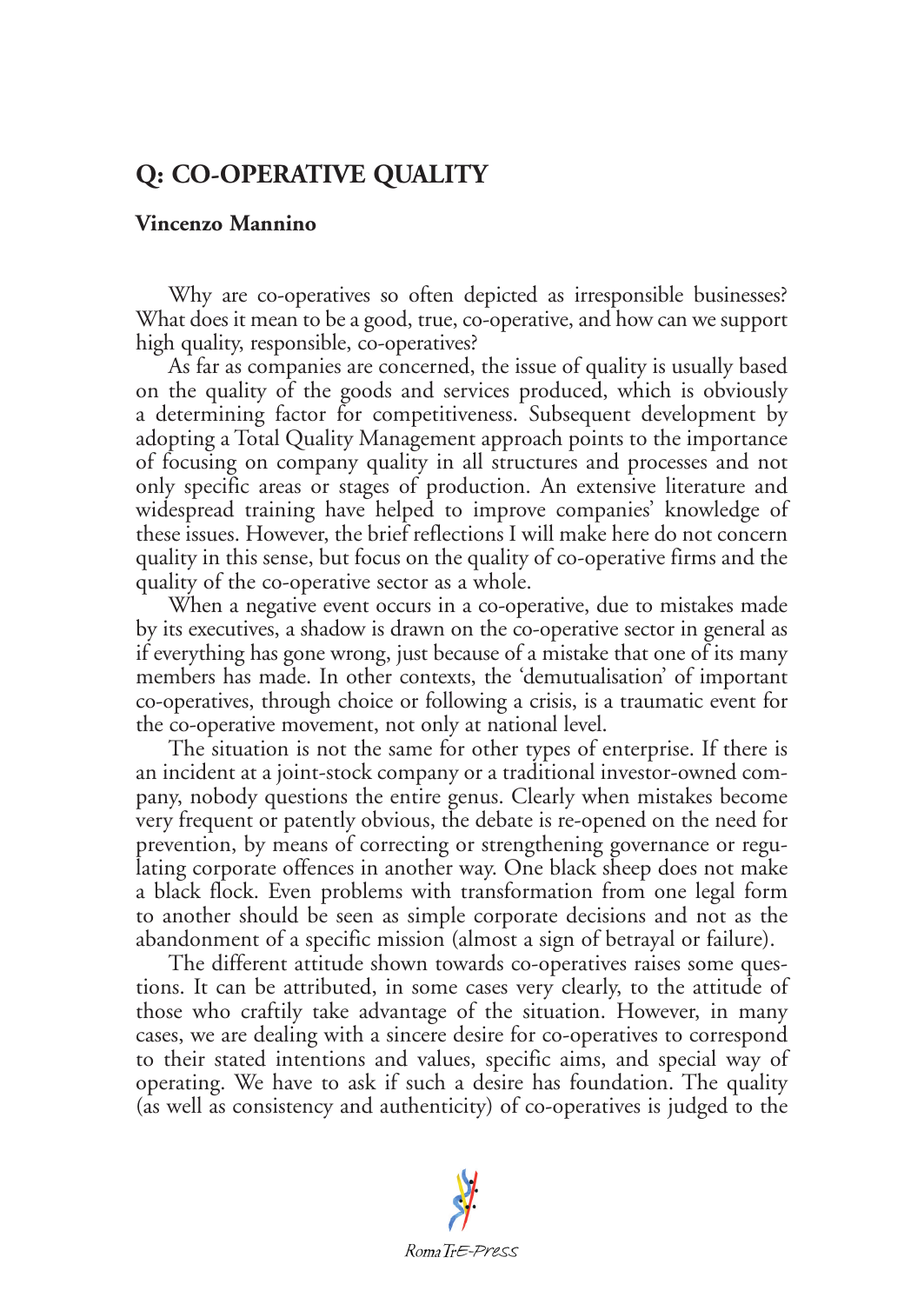point that frequent references to spurious, instrumental and false co-operatives are made in the media and politics.

I will not go into the historiographical issues of the origins of modern co-operative societies; whether Rochdale was home to the Big Bang of the co-operative movement which led to an expansion which continues to this day, or if and which forerunners anticipated the successful story of the pioneers of Rochdale by laying its foundations. The co-operative of the honest pioneers of Rochdale, which was established 170 years ago, remains true to its legacy of rules and principles which are updated from time to time but remain essentially the same.

The co-operative of the 'honest pioneers' is however that founder member since it is considered to be at the origins of the basic or founding principles of co-operatives. The foundation of this co-operative was a stage dominated by self-regulation by the founder members of an enterprise: the union of members of a co-operative is initially (and then throughout its development) a community of legislators. It involves sharing values and objectives rather than a specific ability (technical skill) to devise rules whose aim is to get it to operate effectively. This is relevant to what we have to say here because it links the idea of the co-operative to a high level of conscience and shared rules. The idea of having a sole director, as in the current Italian set-up, contrasts with this idea of a co-operative.

Moreover, the seven principles of Rochdale contain rules for the management of a co-operative enterprise which reflect its mutual aims (the practice of refunding any surplus, or limited interest on capital) and are still used today. They also contain rules that are the basis of democratic governance.

It should be stressed that some aspects which are either implicit in the principles or explicit in others (voluntary membership, political and religious neutrality) make the Seven Principles of Rochdale not only a document that outlines company policies or guidelines for directors but a true code of ethics ahead of its time. At the same time, we can see that the seven principles constitute, on a general level and for some specific aspects, a precocious statement of social responsibility for co-operatives.

These elements cannot be attributed to an immature, romantic stage in the development of co-operatives. The current version of the co-operative principles, i.e. the Statement on Co-operative Identity (approved by the Congress of the International Co-operative Alliance (ICA), in Manchester in 1995) outlines, develops, and consolidates both the elements regarding ethics and those regarding social responsibility. The discussion which is currently under way at the Alliance to update some of the principles does not modify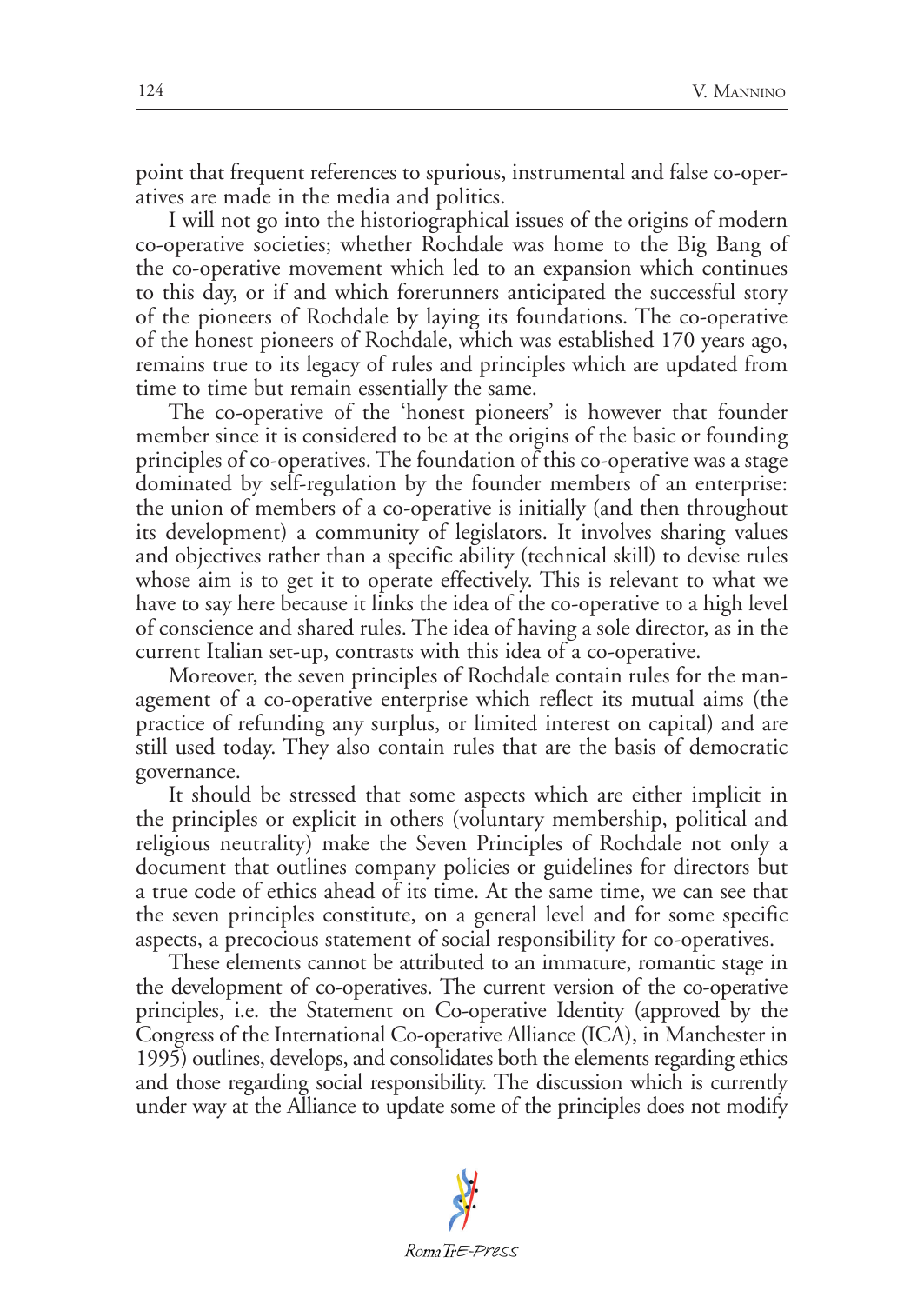the system (principles 3, 5 and 7 on the economic participation of members, education, and training and concern for the community respectively).

As far as the ethical elements are concerned, let's consider one of the two statements that precedes the breakdown of the seven principles on values ('Co-operatives are based on the values of self-help, democracy, equality, equity and solidarity. Co-operative members believe in the ethical values of honesty, openness, social responsibility and caring for others'). With regard to the aspects of social responsibility, the seventh principle springs to mind ('Concern for community. Co-operatives work for the sustainable development of their communities through policies approved by their members').

The elements regarding ethics and social responsibility are not therefore elements which have been gradually acquired over a period of time, whereas both company codes of ethics and CSR belong to more recent decades. As far as co-operatives are concerned, these attributes go back a long way and should be considered a part of the co-operatives' genetic makeup.

Co-operatives present themselves in such a way that we are justified in expecting from them extra quality which is very different from the quality or qualities on which the reputation of other enterprises is based on. Co-operative quality cannot disregard the credibility that derives from compliance with these identifying (and programmatic) principles. This, I should add, is regardless of what has been outlined in positive law (the 'social function' of the co-operatives is discussed in article 45 of the Italian Constitution). The true co-operative, the real co-operative, the good co-operative, is not only one that respects the letter of the law but is one that adopts the spirit of its fundamental principles or, more precisely, adopts the values and motivations that have shaped those principles.

If, on the other hand, we look at co-operative legislation, we can see that the quality of a co-operative can be assessed, documented, and 'measured' by considering its co-operation and mutuality (i.e. to what extent the co-operative operates effectively with its members). This includes the participation of members in the life and management of the enterprise and the desire to overcome the egoism of individual firms seen in terms of integration between co-operatives, the production of positive externalities for the community, and a contribution to promoting what co-operatives have to offer.

In the first half of the last decade, Italian corporate law identified virtuous co-operatives according to the level of mutuality. In the drafting of European Commission services and in sentences of the European Union Court of Justice, considerable importance is given to internal mutuality. The EU Commission's work documents have defined a pure model of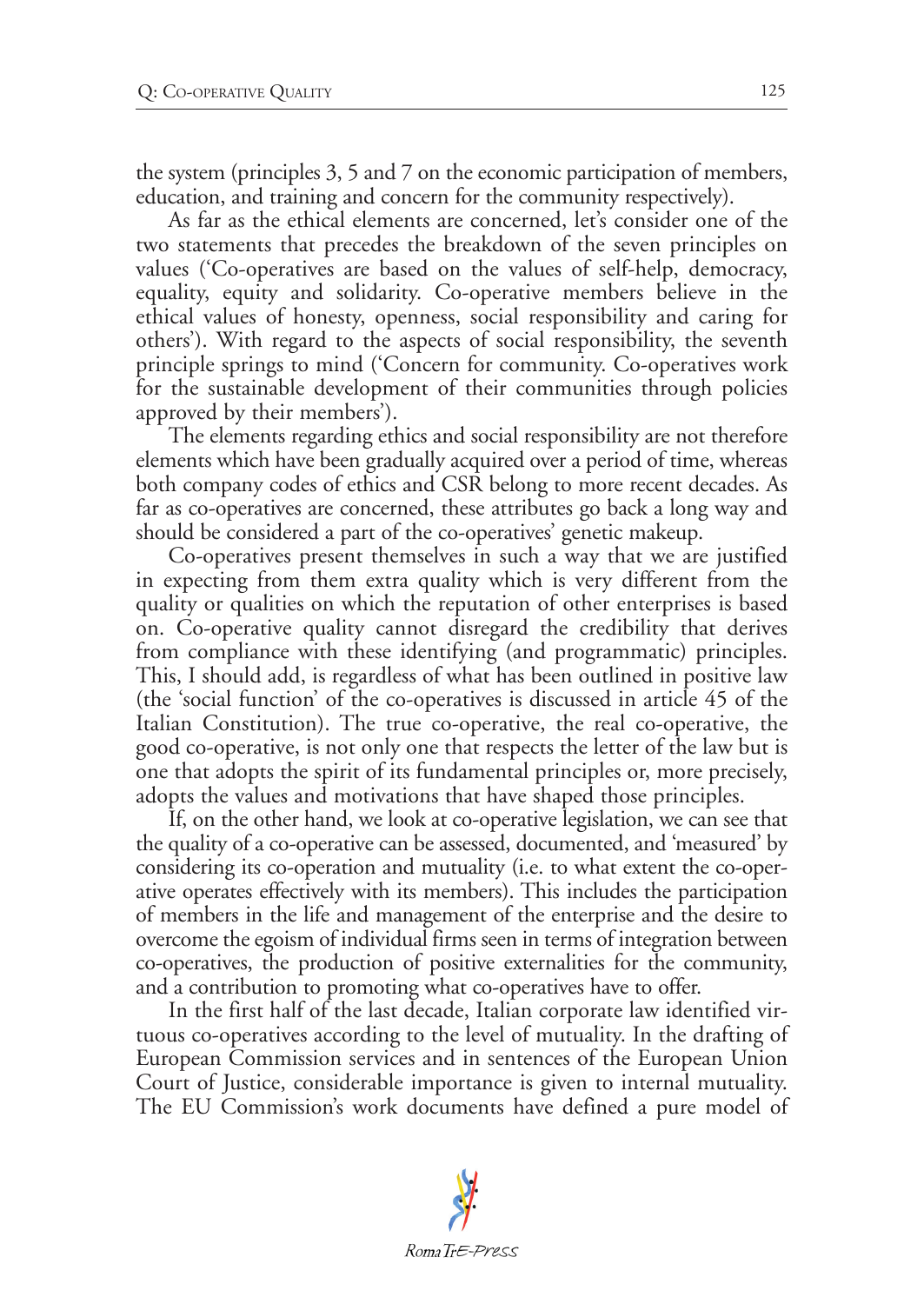a co-operative as being a co-operative based on total mutuality. Equal importance is given to the participation of members in company life, although in this case the identification of indicators is less clear (participation in meetings and economic participation through subscribed capital are clear indicators, but quality elements prevail in active participation).

The Confcooperative Observatory shows that the co-operatives with the highest level of mutuality and participation are also the ones with the best economic performance. In this respect, we can conclude that the quality of a co-operative society is also reflected in the quality of the joint efforts which that co-operative undertakes. The co-operative works better if it is managed with respect for its characteristics and if its specific potential is exploited.

The same focus on internal mutuality cannot be found in documents of international co-operative movement, where the accent is on democratic governance, the effectiveness of the co-operative as an agent of development, and its characteristics as an enterprise geared towards sustainability.

I will conclude but not complete this series of reflections by indicating a number of issues that deserve to be examined in more detail. A first question concerns which other cultural and value conditions are required so that a high, consistent level of ideal motivations persists in the history of co-operatives and co-operative movements. In some countries with a significant number of co-operatives this has been guaranteed by the fact that they are rooted in the cultures of each country (something that is much more fundamentally important than other related phenomena).

A second question concerns how this quality can be sustained over a period of time, with which public policies and, above all, with which strategies and activities by the co-operative movement organisations (identity training, business training, etc.), other than by maintaining the principle of self-regulation and making full use of the representative bodies and associations also as custodians and suppliers of identity and authenticity.

Another issue concerns how the co-operative movement can be protected from the threat of someone who adopts the legal form of the co-operative without sharing its aims and values and moves in that grey area in which appearances seem to be kept up (it could be argued that the letter of the law is complied with), but where the substance is missing (the spirit of the law is violated).

Finally, we need to ask with what policy can high quality co-operation can be sustained? Today, a European co-operative policy is needed rather than a national one (see letter I).